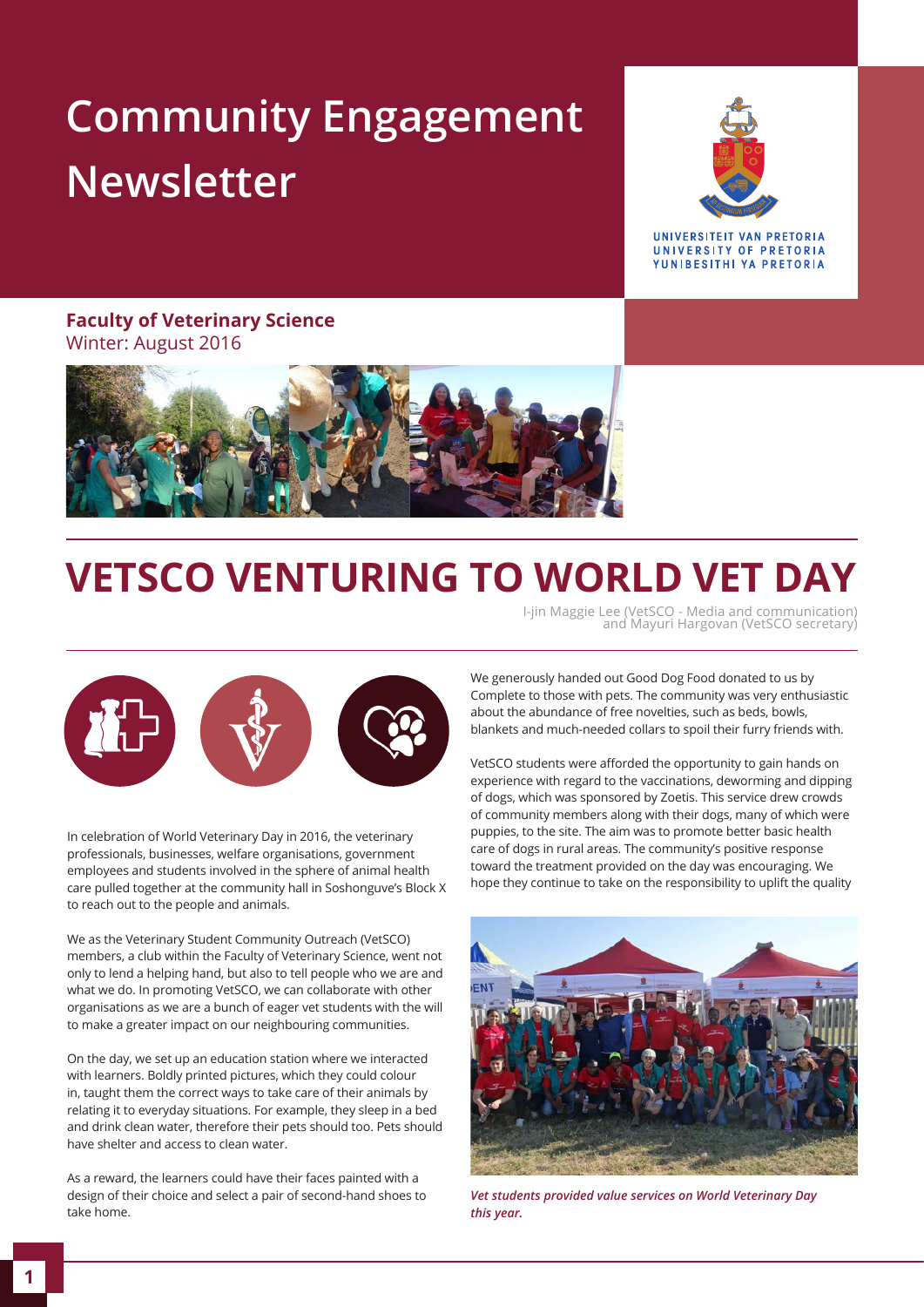*CEn Newsletter :: Winter :: August 2016*



*Many animals received primary care during the event.*

of life of their pets. The SABC 3 news team interviewed state vets while they were doing a basic clinical examination. This exposure will show people our interaction with communities.

To end the day off on a high note, the SAPS police dogs put on a dashing show of discipline, speed and canine intelligence. With a school of learners as their audience, the dogs skillfully spelt out "World Vet Day" by picking up the letters in the correct order. There was a wave of excitement in the air as the learners cheered at the astonishing capability of the dogs.

There was a feeling of great accomplishment and pride, as we felt World Vet Day was able to create a difference in the lives of this small community. We hope to return next year and watch the event grow along with the positive changes we have implemented.

### **MEETING**

A Community Engagement Committee meeting will be held on Wednesday, 10 August 2016 at 13h30.

## **Rust De Winter: a veterinary student's perspectives**

Graeme Piketh (BVSc V)

On 28 April, the fifthyear vet students from the University of Pretoria travelled to Rust de Winter, in the Limpopo province of South Africa to take part in a community engagement initiative. The initiative saw the Faculty of Veterinary Science partnering with the State Veterinary Services of the Gauteng Department of Agriculture and Rural Development. Although the initiative pre-empted World Veterinary Day, which was celebrated on 30 April, it was a fitting manner in which to celebrate such an influential event in the veterinary community.

The day began before sunrise and on arrival at the operation's "command post" there was an undeniable sense of purpose circulating with the fresh morning air. The day held the promise of excitement and was undoubtedly



*Some of the fifth-year vet students posing for a photo with a local farmer.*

eventful for all involved, no matter their qualifications. From a passerby's perspective, the gathered crowd presented a diverse array of individuals in many senses of the word. It was, however, the complete and utter display of camaraderie that was a simple reminder of why South Africa is affectionately known as the Rainbow Nation.

The goal for the day mainly centred on the vaccination of livestock and canines in the surrounding farmlands and the students were divided up into functional groups to achieve this end. Each group was tasked with vaccinating the following animals:

- bovines in the area against lumpy skin disease, anthrax, blackquarter and botulism,
- small stock against pulpy kidney disease and
- canines against the dreaded rabies virus

The initiative also provided farmers with some "one-on-one" time to gain an insightful input from Faculty staff members, multiple State Veterinarians, as well as Animal Health Technicians present on many of the basic challenges they face farming in the area.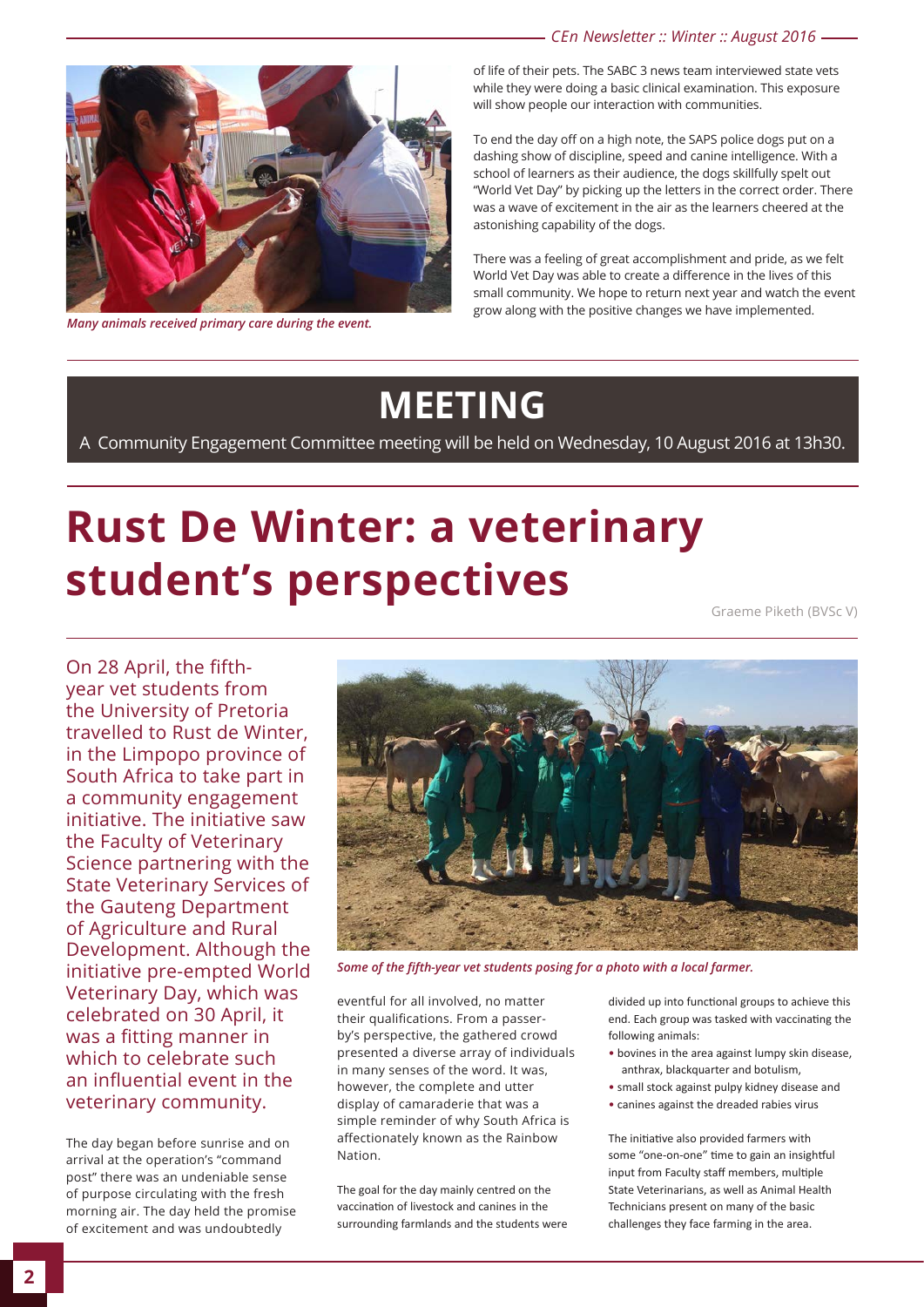For the students, the day provided a number of opportunities to sharpen their veterinary skills, but also presented the chance to contribute some of their time and knowledge towards these rural communities and their pursuit of success in the agricultural sectors. The farmers were extremely welcoming and from the very first moment, each person was made to feel welcome on the farms they arrived on. In particular, the farmers made the Veterinary students feel like valued members of the team. This left the students exuding pride in terms not only of their contribution on the day, but in terms of their future profession as well. This, when coupled with the appreciation shown by the farming community, seemed a fitting tribute to World Veterinary Day. Each contributor was able to leave with the knowledge that they had accomplished something beneficial that would continue to serve the community for many months by mitigating the risk of several diseases of importance to the veterinary community.

At the end of the day, there were more than a couple of tired figures among the participants, but all in all the day was a major success. Although there were a few minor injuries (always a risk when dealing with livestock) each person seemed to end the day much "richer" than when it began and the opportunity certainly served to culture a desire in each and every student, to continue to give back to their fellow countrymen.



*The students had the opportunity to sharpen their veterinary skills.*



DONATIONS: All donations received will be used for community engagement purposes, specifically in less fortunate communities. Please contact one of the following people if you would like to donate money, dog food, collars, leashes, blankets or your time:

Dr Rebone Moerane 012 529 8464 Chairperson: Community Engagement Committee rebone.moerane@up.ac.za Sr Sarah Johnson 012 529 8387 Small Animal Section Head & Referrals Co-ordinator sarah.johnson@up.ac.za Mr Eugene Machimana 012 529 8100 Community Engagement Coordinator eugene.machimana@up.ac.za

### LITTLE ACTS OF **KINDNESS**

Fatima Moolla (BVSc V)

Although MAHC is limited in the drugs and procedures that it is able to provide, I found that the less you have, the more you must use your knowledge and instincts in order to give patients the best possible care. In my opinion, the patients at the MAHC are treated just as well as they would be at a private veterinary practice because Dr Jeanne Rudman, the veterinarian in charge, cares for each individual animal and treats them to the best of her ability and resources.

I found her to be an amazing clinician who has a great relationship with her clients.

I personally found the experience of working with the patients and owners in Mamelodi to be a very rewarding experience.

I also thoroughly enjoyed this clinic because we were allowed a lot of practical scope and the chance to develop both clinical skills and people skills.

Visiting the Amadea Children's Home, we have learned that as long as you are content with what you have, you will always be happy and giving our time to others is a great gift. We can share our love and make someone smile.

Our aim as the OPVSC is not to have once-off projects, but rather have sustainable projects. We have thus decided that the community engagement representative should create an outreach to the home each year so that we can spend some time with the beautiful children there.

#### "Giving is not just about making a donation. It's about making a difference'' *- Kathy Calvin.*

If you would like to make a difference and find out more about the Amadea Children's Home, please visit the website: http:// www.amadeasafehouse.co.za/



*OPVSC students know the importance of helping others.*



*The OPVSC students made a difference by making these children feel special.*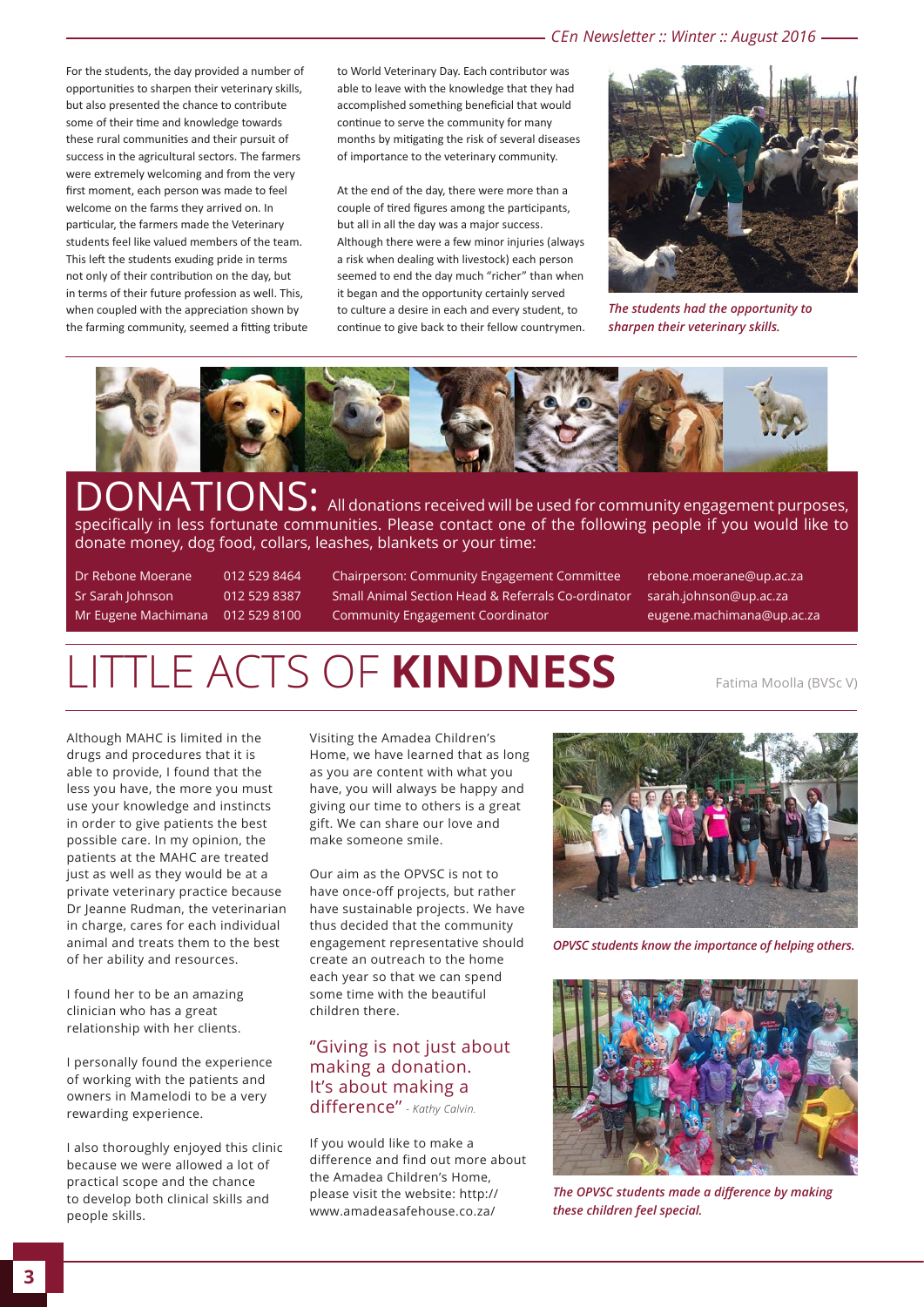#### *CEn Newsletter :: Winter :: August 2016*

# Hope for Mamelodi's dogs

Photographs by Trishantha Govender (BVSc IV)

The Mamelodi Animal Health Clinic (MAHC) is situated on the University of Pretoria's Mamelodi Campus. The MAHC opens its doors to the Community on weekdays from 08h00 to 14h00. The MAHC offers affordable veterinary care to the community.



*The MAHC is the only hope for the beloved pets of Mamelodi.*



*Dr Rudman and the students are focused on education of the community*.

The MAHC is staffed by Dr Jeanne Rudman and she is assisted by final-year students from Onderstepoort Campus as part of their degree. The MAHC is the only hope for the beloved pets of Mamelodi and it is thus fairly busy. Due to the caseload of the MAHC, it is a valuable learning experience for the students. The MAHC only has the most basic diagnostic equipment, which teaches the veterinary students the art of a proper clinical exam.

I have seen a great variety of cases and assisted with a number of procedures at the clinic. I looked forward to every day, curious for what I will learn and see during the day!

Dr Rudman and the students are focused on education of the community. Every client is educated on animal behaviour, health and wellness with regard to their pets and their situation. A dip is freely available to the clients in order to help them manage the parasite load on their dogs.

# **VETSCO TAKES STINKWATER BY THE HORNS** Ashlin Valan (BVSc V)

Jacky Spiby (DVN II)

*"Rise and shine"*, the age-old saying for a conditioned Veterinary Student Community Outreach (VetSCO) member getting his boots stuck in the "mud" with the hot-blooded cattle of Stinkwater. It is tough, tiring work that is fueled with passion, satisfaction and a sense of achievement.

VetSCO was given the opportunity to work in partnership with the Themba Animal Clinic (Gauteng Department of Agriculture and Rural Development) in Stinkwater. We arrived as the copper sun skimmed the horizon. We were all very excited; this was our first outreach for 2016. The BVSc II and DVN 1 students were eager to get their hands dirty with experience. We were going to be working with an estimated 2000 head of cattle and possible 200 small stock. We divided into five groups with committee members taking the leadership roles and an assigned Animal Health Technician. This would make the work easier for us and the farmers, as well as get more cattle treated over a wider area.

Each group was assigned a different farm where they would work. Once the groups were divided and the leaders appointed, the work began. It was time to leave an everlasting imprint.



*The VetSCO students gained a lot of hands-on experience during their outreach to Stinkwater.*